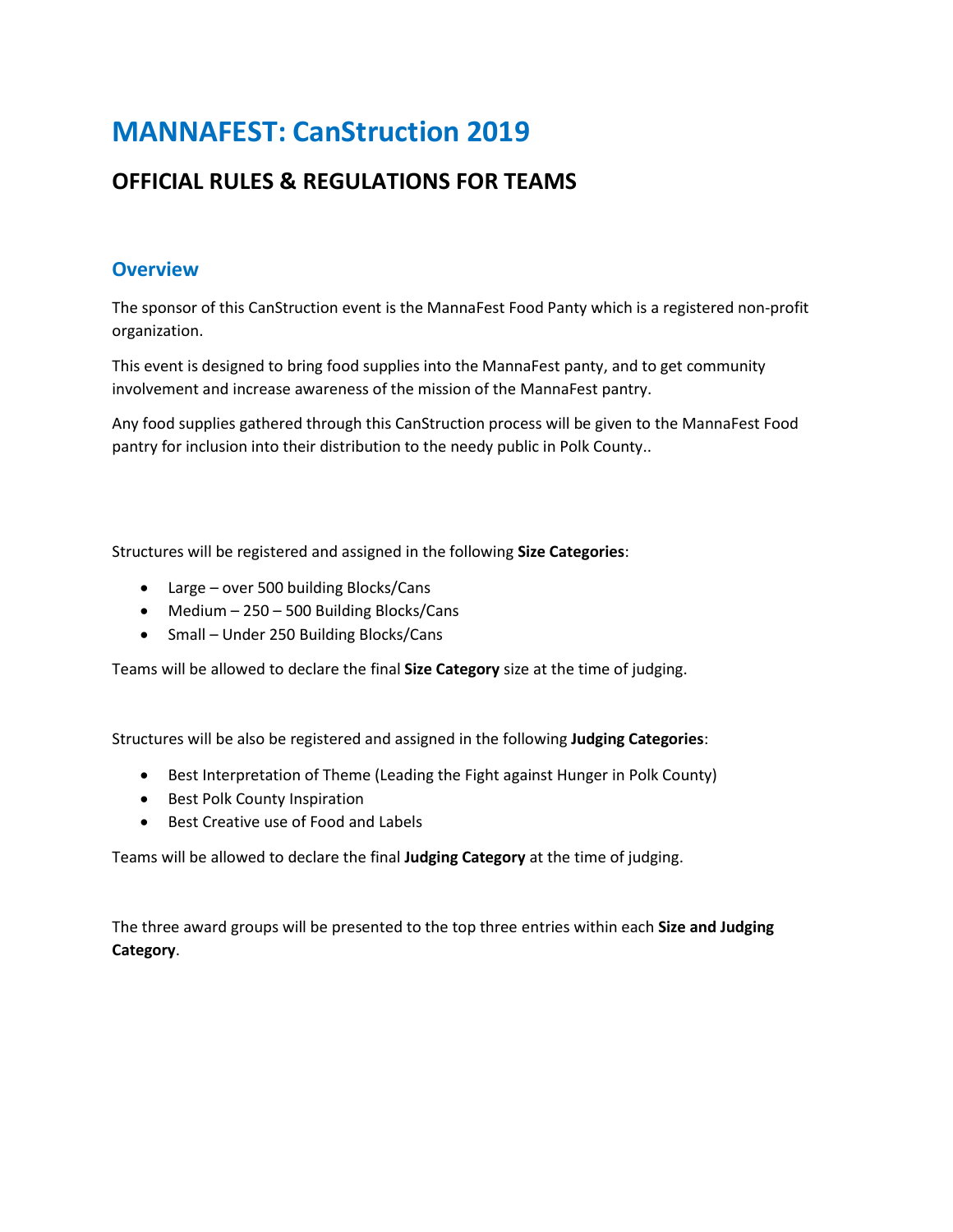## **Registration**

All entries must complete the registration process.

Complete and submit the provided registration form. Forms can be gotten from the MannaFest Food Pantry, the MannaFest food pantry Web site [\(www.MannaFestLivingstonTexas.org\)](http://www.mannafestlivingstontexas.org/) and by contacting GB Wise [\(gbwise48@gmail.com\)](mailto:gbwise48@gmail.com).

The Registration deadline is noon, December 2, 2019.

#### **Signage**

MannaFest CanStruction signage must appear along-side each of the team entries, promoting MannaFest Food Pantry and the CanStruction event. Such signage will be provided to each entry by the CanStruction organizer.

Official Team names, volunteers, (and potential donors) may appear on the separate signage accompanying the structure This information is encouraged to be included.

#### **Building materials**

All building materials and methods observed the day of the judging will be conveyed to the Jury.

Make every effort in designing your structure to use nutritious, edible foods. Remember the Food Pantry needs nutritional food, not junk food.

- No glass containers allowed
- No pet food.
- No alcoholic beverages.
- No opened or exposed food.
- Cans must be full, unopened, and with labels intact and legible.
- Labels may not be covered, stripped off or altered in any way.
- All things equal, a structure with props will lose when judged against a structure with no props Example: a structure that has eyes. One entry uses black cans to make eyes; another entry cuts out black circles of paper and tapes on cans for eyes. Once the jury sees that eyes can be made from cans or a food product, any entry using such food products may be viewed more favorably.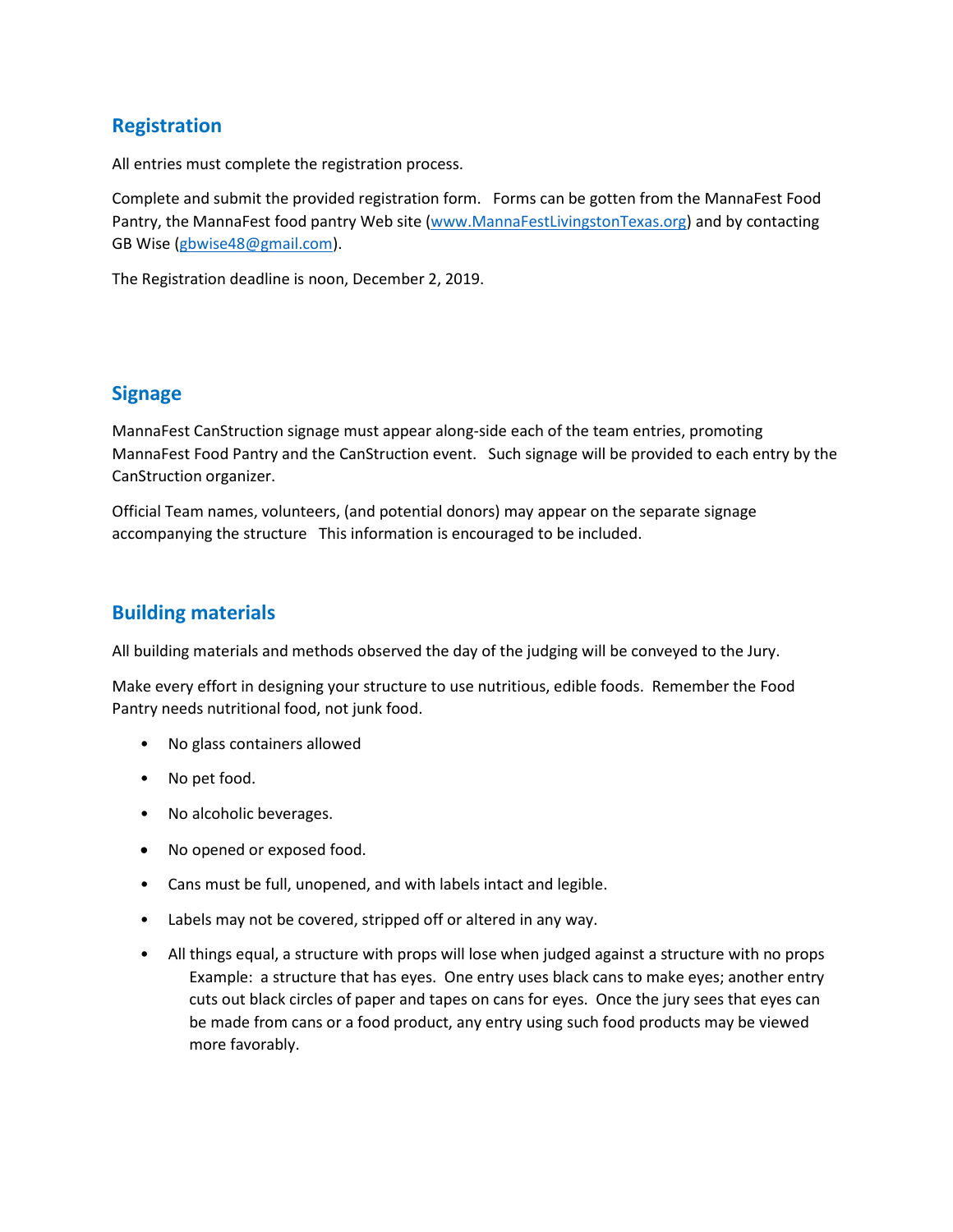## **Structures MUST be structurally self-supporting.**

- $\frac{1}{4}$ " leveling materials will be allowed. A structure where the  $\frac{1}{4}$ " leveling materials cannot be seen is usually judged superior to a structure where leveling materials are in plain view.
- Velcro or clear and double-faced tape may be used.
- High-tension rubber bands, nylon string, wire, tie-backs are permissible.
- No permanent adhesives.
- Some food manufacturers are switching to plastic. If using plastic containers, make sure they can take the pressure of cans from above.

## **Acquisition of Building Materials (Cans)**

- Competing teams are responsible for obtaining their own supply of canned goods.
- Teams/Firms may solicit canned goods and/or financial donations.
- Naming the contributors on your sign next to your structure will create great marketing/pr exposure.
- Tax Receipts can be issued for donations (monetary or food supplies) to MannaFest.
- Food Donors are encouraged to take the contribution as a marketing/public relations business expense.
- Teams/Firms building category LARGE Size may (depending on availability) be able to purchase CANS from the food pantry at discounted pricing.

## **Build Deadline**

Your team build must be completed by December 2<sup>nd</sup> at 5PM.

All CanStruction builds will be done on your site. Please let the event coordinator know if your site is publicly accessible for community visits.

## **Community Viewing**

The public community touring, with your permission, will be allowed on weekdays only, December  $3<sup>rd</sup>$ thru December 6<sup>th</sup>. Later community viewing will only be done at your team's discretion.

## **Judging Entries**

The panel of judges ("the jury") will be comprised of volunteers from the MannaFest Food Pantry.